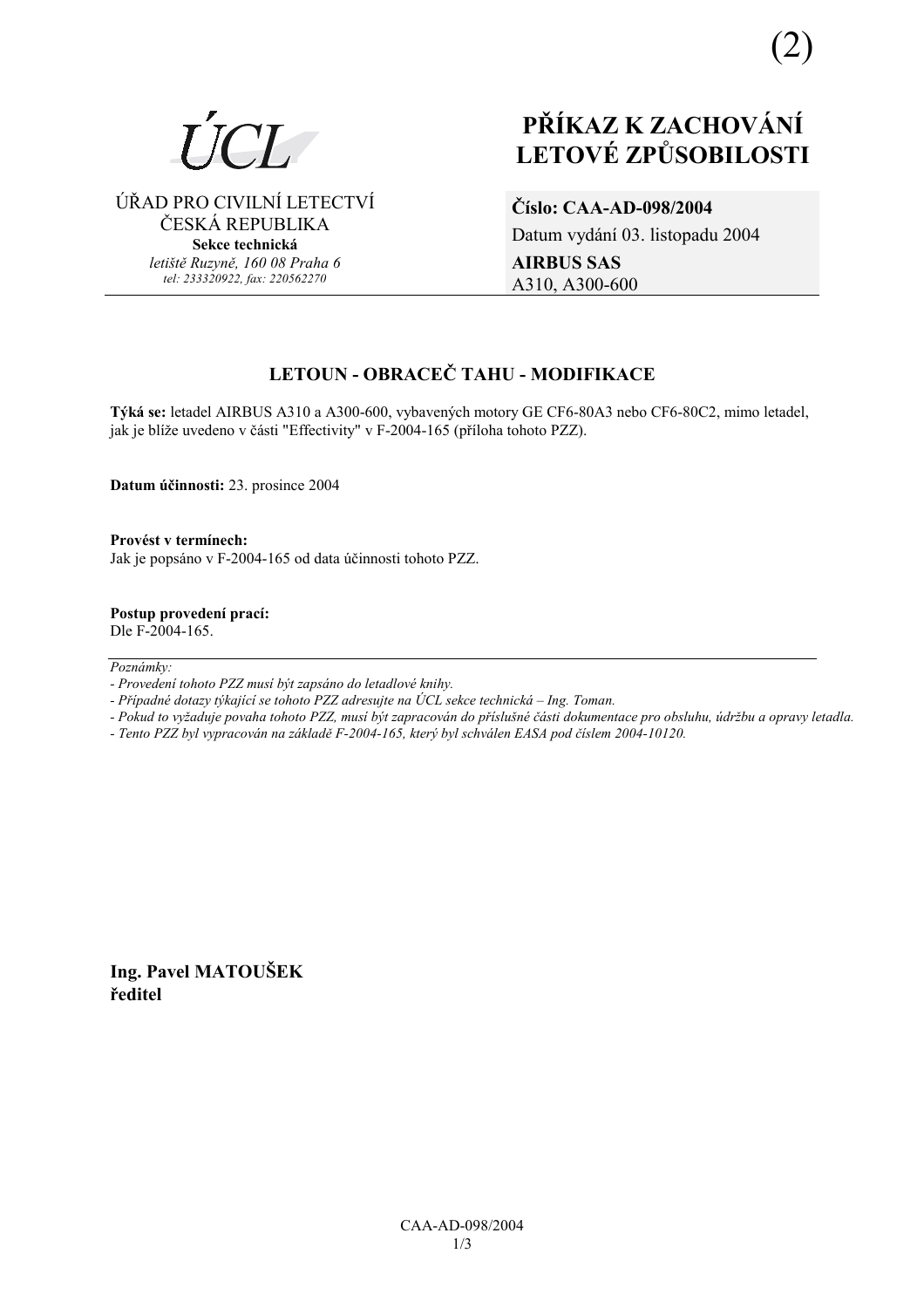#### **DGAC AD No.: F-2004-165**

October 13, 2004

**AIRBUS SAS**  A310 and A300-600 aircraft

Type certificate(s) No.: 72 TCDS No.: 145 ATA chapter: 78

This Airworthiness Directive is published by the DGAC on behalf of EASA, Airworthiness Authority of the State of Design for the affected product, part or appliance.

#### **Thrust reverser - Implementation of a third line of defense**

#### **1. EFFECTIVITY:**

A310 and A300-600 AIRBUS aircraft equipped with GE CF6-80A3 or CF6-80C2 series engines, except for aircraft which have already been supplied with:

- AIRBUS Service Bulletins (SB) A310-78-2024 and A310-78-2025 in service (AIRBUS modifications Nos. 12552, 12553 and 12564) (CF6-80A3 engine)

or

- SBs A310-78-2022 and A310-78-2023 in service (modifications 12348, 12350, 12351, 12514 and 12512) (CF6-80C2 engine without FADEC)

or

- SBs A300-78-6022 Revision 1 and A300-78-6025 in service (AIRBUS modifications Nos 12348, 12350, 12351, 12514 and 12512) (CF6-80C2 engine without FADEC)

or

- AIRBUS modifications Nos 12348, 12349, 12350, 12514 and 12511 in production, or SB A300-78-6021 original issue or Revision 1 and A300-78-6024 in service (CF6-80C2 engine with FADEC).

# **2. REASONS:**

As requested by the Airworthiness Authorities, AIRBUS has reassessed all thrust reverser systems of the A310 and A300-600 fleet, and has developed, with GE, an improvement of the current design of these thrust reversers.

This new design complies with the requirements defined in appendix C of the complementary regulation issued in 1994 by the FAA, entitled "criteria for assessing transport turbojet fleet Thrust Reverser system safety - Rev. A".

The installation of a third line of defense on the thrust reversers is thus rendered mandatory by this Airworthiness **Directive** 

# **3. MANDATORY ACTION AND COMPLIANCE TIMES:**

Before December 31, 2007, unless already accomplished, apply the modifications related to the installation of the third line of defense:

A) For A310 aircraft, in accordance with the instructions of:

- SBs A310-78-2024 and A310-78-2025 (CF6-80A3 engine)

or - SBs A310-78-2022 and A310-78-2023 (CF6-80C2 engine without FADEC).

B) For the A300-600 aircraft, in accordance with the instructions of:

- SBs A300-78-6022 Revision 1 and A300-78-6025 (CF6-80C2 engine without FADEC) or